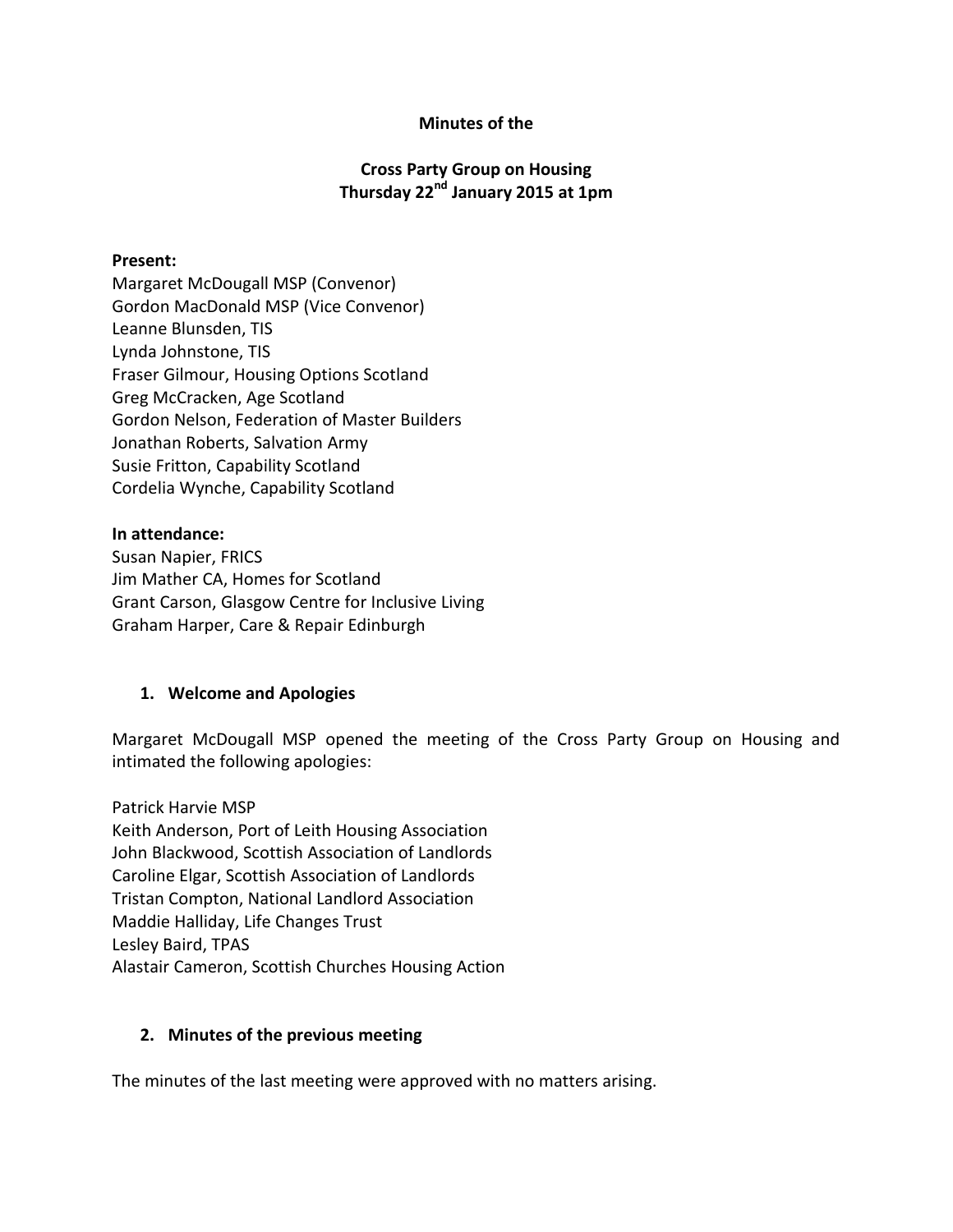## **3. The work of Care and Repair Scotland as an example of the Housing Movement bring solutions to, and jointly working with, Health and Social Care – Presented by Graham Harper, Care and Repair Edinburgh**

Care and Repair (C&R) is a network of charities, loosely based around Local Authority areas. They provide a range of services to keep older and disabled people safe at home, from changing a lightbulb to a full-scale adaptation. Exactly what, and how much each organisation does depends on funding / charges from area to area. Many are run by housing associations, although a few, like Edinburgh, are independent organisations, and we are all very much part of the housing sector in Scotland.

In Wales, where C&R is funded directly by the Welsh Government, many hospitals have C&R working as part of the discharge teams to assist in the smooth running of the process, arranging for keysafe and adaptations well in advance of the discharge. It is very much an integrated joined up service and Graham is looking forward to seeing this for himself very soon.

Another good example is Dumfries and Galloway Care and Repair, which is a service provided by Loreburn Housing Association in partnership with Dumfries and Galloway Council. It is essentially a one-stop shop for major adaptations which provides services to all the local Registered Social Landlords and to the private sector (there is no Local Authority housing in Dumfries and Galloway) and has been developed collaboratively between the housing sector and the Occupational Therapist service. It has, over 4 years, resulted in a service delivery improvements of up to 87%. It is consistent with the Christie Commission recommendations, but most importantly, it is best for the client. A single point of contact, tell the story once, tenure blind and streamlined processes.

A stark example of the benefit of C&R is simply changing a lightbulb for an older person. For the cost of the bulb itself and perhaps half an hour of a volunteer's time, C&R can reduce the risk of a fall, a stay in hospital, and the increased likelihood of another fall. A hip fracture in an older person costs the NHS £13,000, and that was in 2011.

C&R's network is well placed to assist local and national governments and health authorities to reduce the demand for services through prevention work and expertise in discharges and adaptations.

## **Discussion regarding Care and Repair Scotland**

- All Local Authorities have some form of C&R service. However there is no statutory service that must be provided, therefore there is a variance in the level of service.
- Attention was drawn to Kevin Dicks, from SCVO who works with the principle of 'helping people to help themselves' which in the past has resulted in cost savings.
- The C&R service is open free of charge to all people in Edinburgh who are over 60 or who have disabilities. There is no requirement for an assessment to be carried out.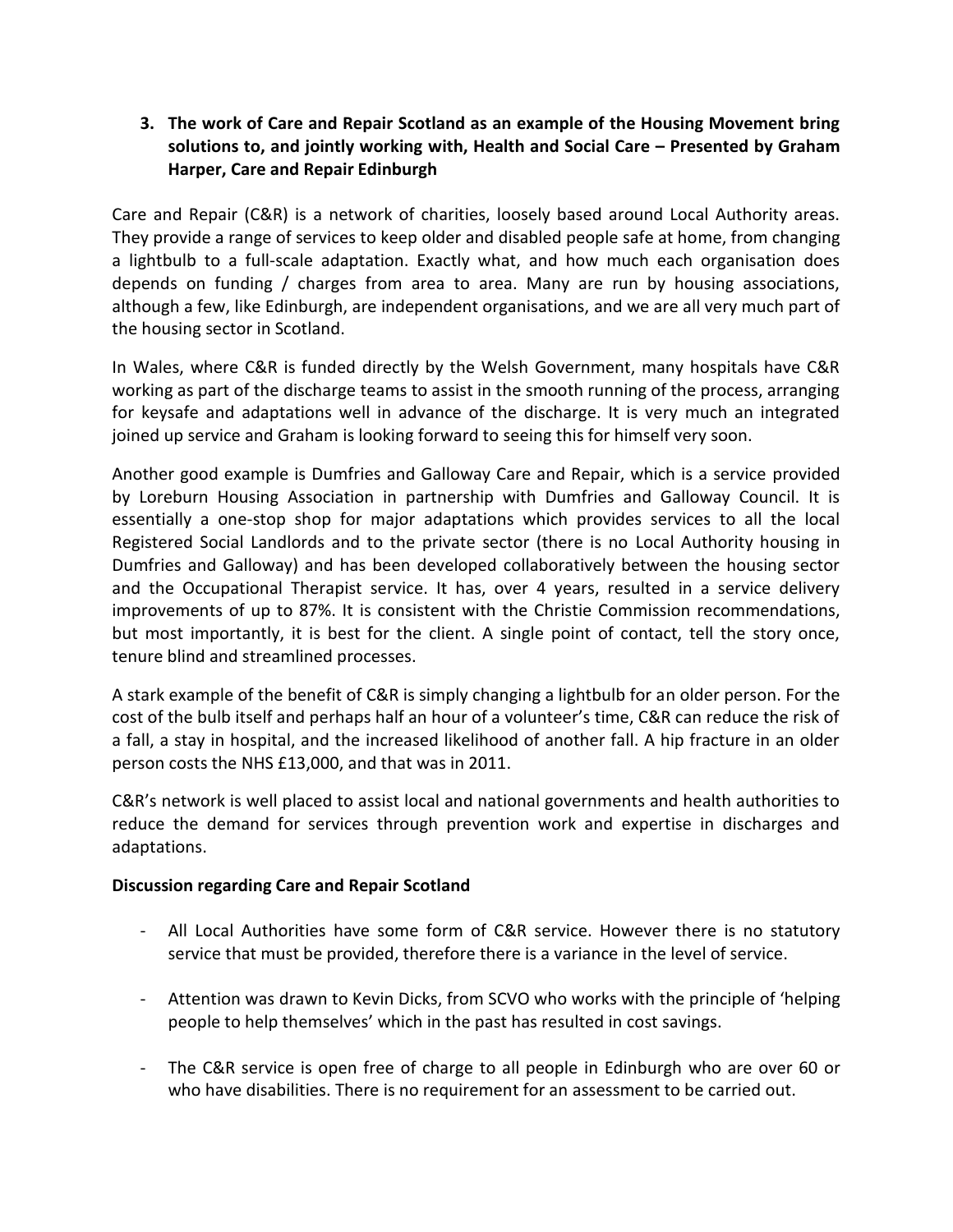- There was interest from the Federation of Master Builders to work jointly with Care and Repair in the future.
- The Edinburgh C&R has a huge number of volunteers, however they would like to do more. C&R believes in spending money in prevention in order to reap the benefit of cost savings in the long run. Currently C&R Scotland do not receive any funding from the NHS however they would like to attract funding from the NHS.
- The adaptation service which C&R offer is only for owner occupiers. Their services are open to everyone with landlord consent.

Action – The Cross Party Group on Housing will write to the relevant Minister to encourage funding to be made available to provide C&R as a core service across Scotland.

Margaret McDougall MSP thanked Graham Harper for his presentation at the meeting of the Cross Party Group on Housing.

**4. Barriers faced by disabled people in accessing suitable housing across Scotland, and solutions to improve accessibility – presented by Susie Fitton, Capability Scotland and Grant Carson, Glasgow Centre for Inclusive Living.**

Many disabled people face significant barriers when it comes to finding a suitable place to live.

Capability Scotland and Glasgow Centre for Inclusive Living provide housing advice to over 500 people a year and they find that common problems disabled people still face include:

- Difficulties getting an adaptation to the current home because of structural, funding or advice issues
- A lack of accessible housing to buy or rent that is near their networks of support and/or place of work
- Long waiting times for social rented housing that is suitable
- Problems raising finance to buy or rent
- Little or no specialist housing options advice

Funded by the Scottish Government's Housing Voluntary Grant Scheme since 2010 the partnership project aims to improve access to suitable housing. It has:

- Provided advice, advocacy and support to over 2000 disabled people concerned about their housing.
- Created a housing options guide for disabled people
- Provided a sounding board for disabled people to discuss housing issues with policy makers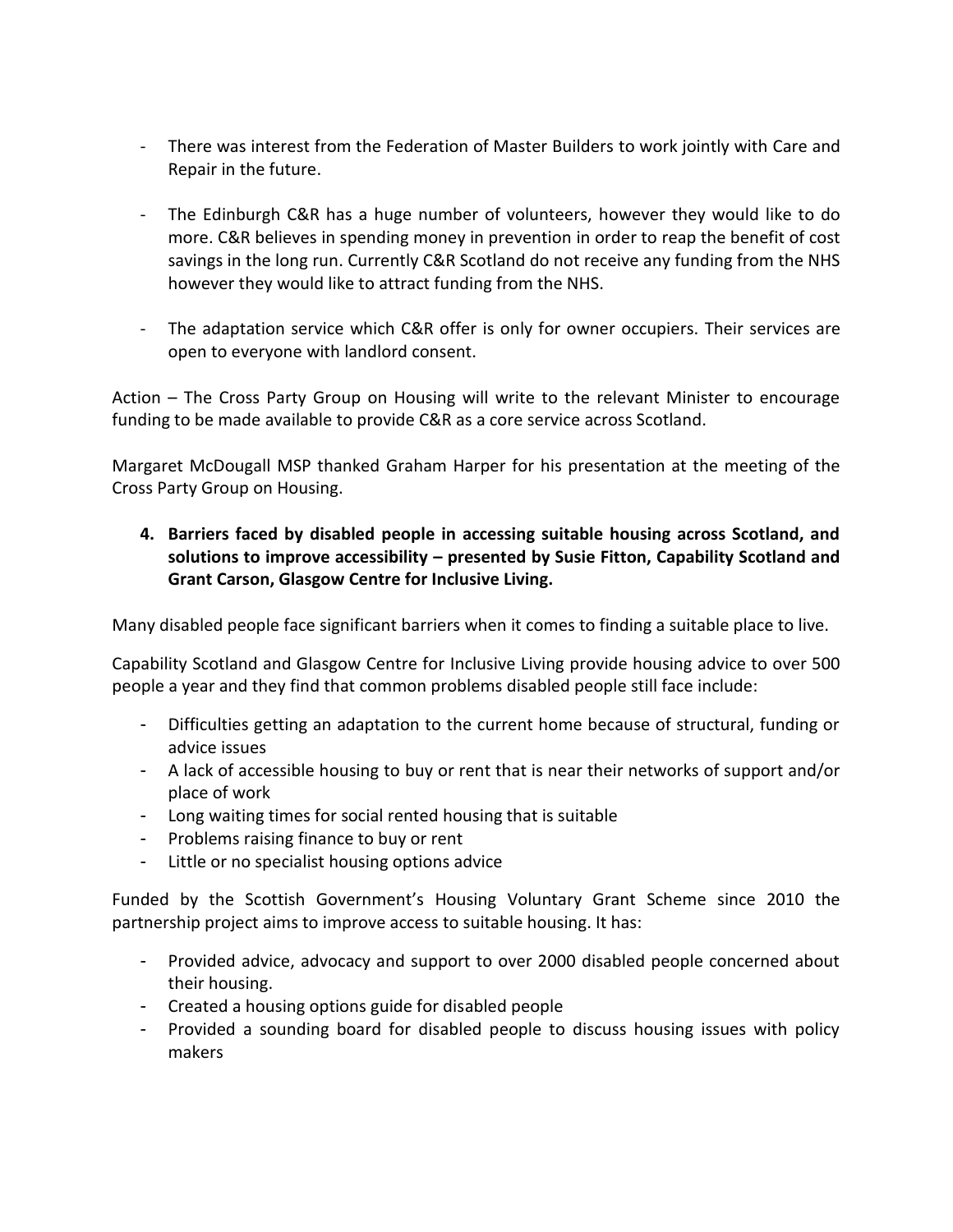- Developed 3 accessible design posters covering the public realm, barrier free housing and full wheelchair accessibility. These posters provide developers, architects and disabled people with easy-to-understand information about accessible design.

A supplementary handout is attached to the minutes.

# **Discussion regarding barriers faced by disabled people in accessing suitable housing across Scotland, and solutions to improve accessibility**

- Different standards are required for different tenures. The majority of houses for sale are in the private sector and these have certain standards which need to be met; there are not as many standards which need to be met in the social rented sector. In mixed areas of private and social rented houses there may be a decreased standard.
- The project doesn't have a marketing budget to spend on staff resources for marketing channels such as websites and social media.
- Graham Harper, Care & Repair Edinburgh indicated that he would be interested in promoting the work of the project across Scotland, and Greg McCracken from Age Scotland said he would be interested in raising awareness and directing referrals.
- People may not realise that they are living somewhere unsuitable. Local Authorities need to be willing to raise awareness locally and encourage people to self-register. There is also a need for Local Authorities to adapt their properties in order for more suitable properties to be available.
- There is variation across the country as to which properties are available, however a common occurrence across the whole of Scotland is the lack of disabled friendly properties available. This problem appears to be more prevalent in the large cities. There is significant evidence that there is a shortfall in suitable new build properties or funding for adaptations. There is a large demographic split across the 32 Local Authorities, and where you live determines how long you wait for a property, the price and how suitable it is.
- It was highlighted that the NHS are under increasing pressure to discharge patients, and are therefore putting people in unsuitable properties.
- Grant Carson argued that the biggest housing issue is for people in wheelchairs, however Fraser Gilmore, Housing Options Scotland highlighted that there are also suitable housing availability issues for people with non-physical disability, for example autism.
- It was highlighted that there is also significant issues with provision of advice for people with disability housing issues.